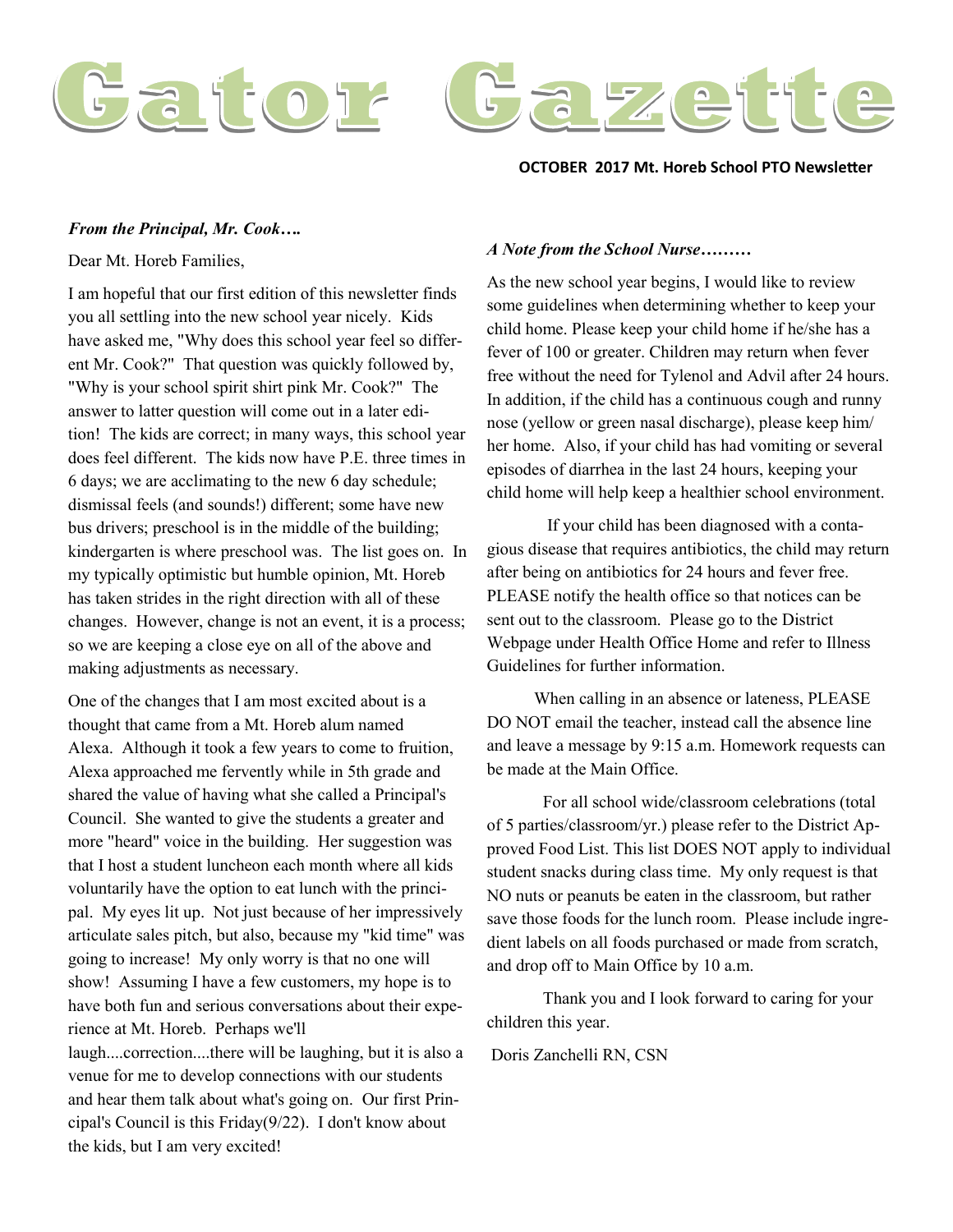We would like to take this opportunity to welcome everyone back to Mt. Horeb. We hope you enjoyed your summer vacation. The PTO has been working hard to get everything ready for the upcoming school year. As always, if you or anyone you know is interested in volunteering please consider doing so. There are many opportunities and ways in which you can help. All of the programs and events at MT. Horeb are made possible by your donations and by the volunteers who help organize and run our events. We cannot stress this enough…without our parent volunteers we will no longer be able to run our programs. So please consider helping out however you can!

As we kick off another school year, we would like to take this opportunity to thank the following PTO members:

Thanks to Jen Connolly for taking care of all the food day contracts…twice!! We appreciate your taking the time over vacation to make the changes to the contracts that were necessary as a result of the change in hours of the school day.

We would like to thank Stacie Mandel for working on the volunteer calendar for food days over the summer vacation.

We would like to thank Jac-lyn Gibson and the garden committee who volunteered to keep the garden up and running over the summer months.

A huge thank you to Linda Draper for overseeing the Kidstuff Coupon books, which is a very big fundraiser for our PTO and to Jackie Polyakov for managing the School Kidz Orders. Great job ladies! And a shout out to our Executive Board who stepped in last minute to sort and distribute all of the supplies to the classrooms.

Thank you to Jane Cerwinski for making sure our school looked perfect for the first day of school. It looked amazing!

We would also like to thank Sushama Sekhar and Mia Downing for the adorable "Back to School" display in our lobby. You continue to outdo yourselves ladies! Thanks to Jen Armao for volunteering this year to make sure we celebrate our students and staff on the monthly bulletin boards.

The Kindergarten Get Together was well attended and the children had a wonderful time. Thanks to Shannon Battiste and Lisa Bash for organizing this event.

The teachers were treated to a "Welcome Back Luncheon" on September 15<sup>th.</sup> We would like to thank Alexandra Kerner for making this possible. The teachers and staff loved it!

## **Ice Cream Days**

The PTO will be selling ice cream again this year. Ice cream days will be held on alternating Fridays. The upcoming dates are September  $22<sup>nd</sup>$ , October  $6<sup>th</sup>$  and October  $20<sup>th</sup>$ . Ice cream can be purchased for \$1.00. Cash or snack cards can be used. Snack cards are a convenient alternative to cash, and are available for \$5. You can send in your payment with your child's lunch and they can purchase a card at the snack table. Checks can be made out to Mt. Horeb PTO, or cash is accepted.

#### **Family Fun Night…Outdoor Movie Night**

A big thank you goes out to Linda Draper and to all of those who stepped in last minute to help make our outdoor movie night a success. Everyone who attended had a great time!

**Halloween parades will take place on Tuesday, October 31st at 1:45 p.m. and all families are invited to attend. Weather permitting this event will take place outside on the blacktop.**



### **Family Fun Night…Trunk or Treat**

Mark you calendars! Our Halloween party will be held on Friday, October 27<sup>th</sup>.

This is a fun-filled night of games, trunk or treating, music and much more.

More information to follow.

### **Box Tops For Education**

Box tops are a great way for us to raise money for various school activities. Box tops are collected throughout the school year, so continue to save them. Thank you to Deanna Chin for volunteering to oversee this again this year.

#### **After School Activities**

Thank you to everyone participating in On The Court and Gotta Dance; the PTO receives a percentage of the proceeds from these after school programs.

We are also excited that Mt. Horeb is a new location for the Girls on the Run program!

### **PTO Donation Campaign**

The Donation Campaign will remain open until October 15th. Please consider donating if you haven't already done so. The PTO relies on these generous donations to plan such events as: school assemblies, International Day, Field Day, Trunk or Treat, just to name a few. Also, if you haven't signed up to volunteer, there are many opportunities to get involved. **We need your help!!!!**